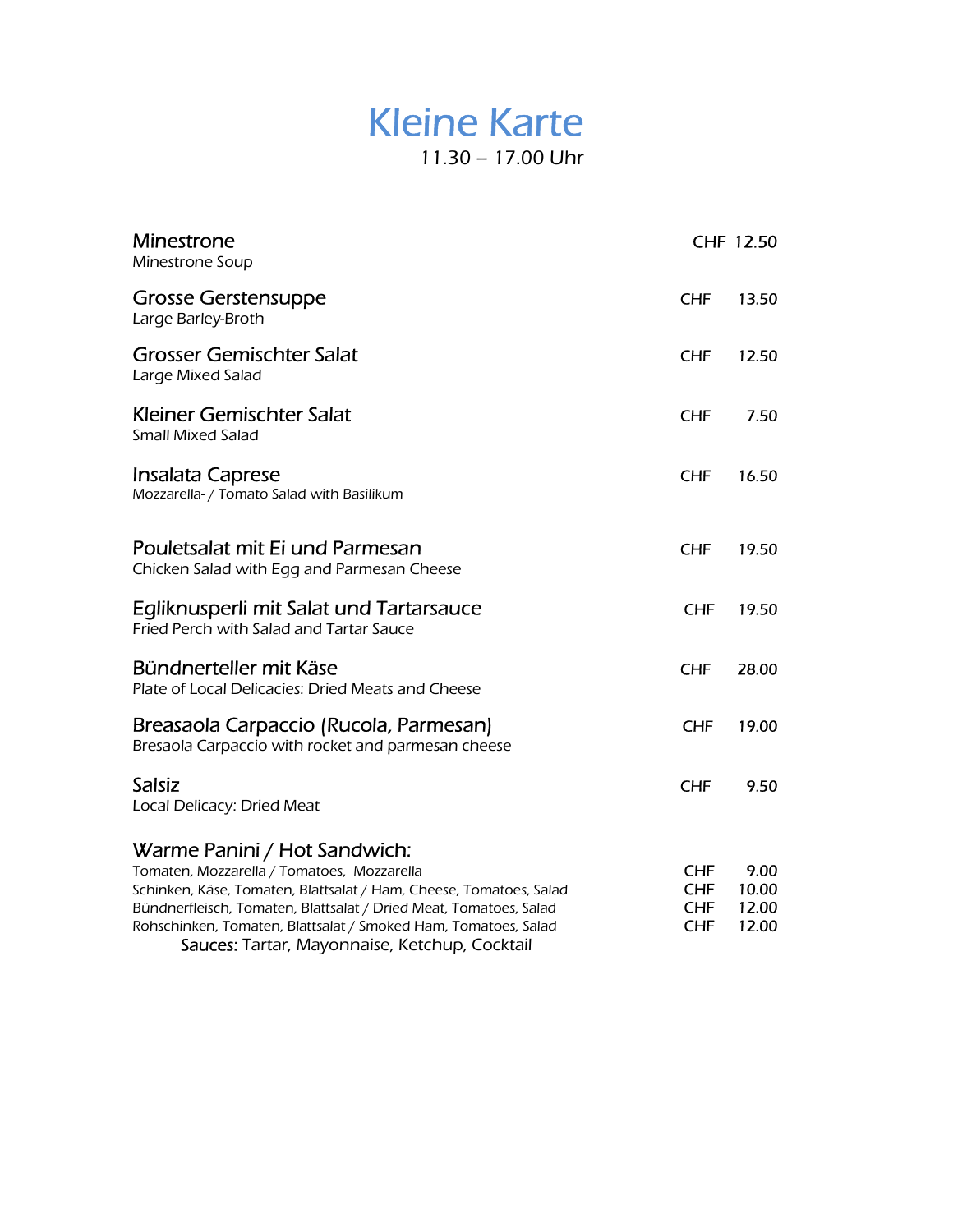| <b>Engadiner Toast</b><br>Fleischkäse mit Edamer ein Ei und Nüssli bouquette                                   | <b>CHF</b> | 17.50 |
|----------------------------------------------------------------------------------------------------------------|------------|-------|
| Spaghetti Bolognese<br>Spaghetti with Bolognese Sauce                                                          | <b>CHF</b> | 18.00 |
| Spaghetti all'Arrabbiata<br>Spaghetti with Arrabbiata Style Sauce                                              | <b>CHF</b> | 16.00 |
| Spaghetti mit Tomatensauce<br>Spaghetti with Tomato Sauce                                                      | <b>CHF</b> | 14.00 |
| Bratwurst mit Pommes frites (Metzgerei Heuberger St. Moritz)<br><b>Grill Sausage with French Fries</b>         | <b>CHF</b> | 19.50 |
| Bratwurst mit Brot (Metzgerei Heuberger St. Moritz)<br>Grill Sausage with Bread                                | <b>CHF</b> | 13.00 |
| Schweineschnitzel Wiener Art<br>mit Pommes oder Salat<br>Pork Cutlet Viennese Style with French Fries or Salad | <b>CHF</b> | 26.50 |
| <b>Chicken Nuggets mit Pommes frites</b><br>Chicken Nuggets with French Fries                                  | <b>CHF</b> | 13.50 |
| Wienerli mit Pommes frites<br>Vienna Sausage with French Fries                                                 | <b>CHF</b> | 13.50 |
| Wienerli mit Brot<br>Vienna Sausage with Bread                                                                 | <b>CHF</b> | 8.50  |
| <b>Pommes Frites</b><br><b>French Fries</b>                                                                    | <b>CHF</b> | 6.00  |
| Bruschetta Toscana Pomodoro fresco                                                                             | <b>CHF</b> | 10.00 |
| Bruschetta Pizza Pomodoro fresco Mozzarella                                                                    | <b>CHF</b> | 12.00 |

# En Guete / Buon appetito / Enjoy your meal/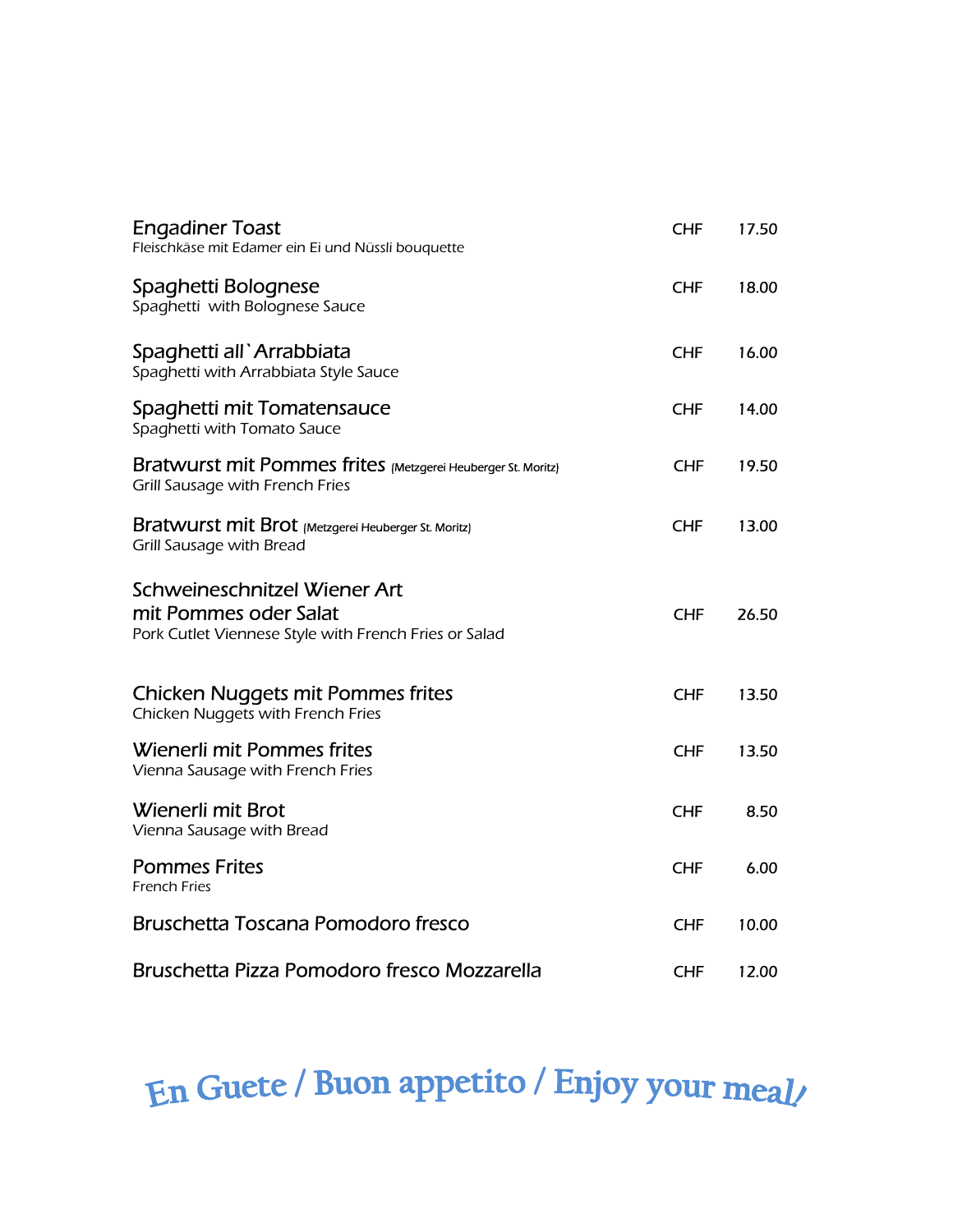## Getränkekarte

#### Mineralwasser und Softdrinks

| Diverse Softdrinks         | 5dl               | CHF 4.00        |
|----------------------------|-------------------|-----------------|
| Diverse Softdrinks         | 3.3 <sub>dl</sub> | <b>CHF 3.00</b> |
| Mineralwasser offen        | 2dl               | <b>CHF 2.00</b> |
| Mineralwasser offen        | 3dl               | CHF 3.00        |
| Mineralwasser PET Flasche  | 5dl               | <b>CHF 4.00</b> |
| Mineralwasser mit und ohne | 1 It              | <b>CHF 8.50</b> |
| Schweppes Tonic            | 2dl               | <b>CHF 4.00</b> |
| Schweppes Bitter Lemon     | 2dl               | <b>CHF 4.00</b> |
| San Bitter                 | 2dl               | <b>CHF 4.00</b> |
| Crodino                    | 2dl               | <b>CHF 4.00</b> |
| Michel Bodyguard           | 2dl               | CHF 4.00        |
| Michel Orangensaft         | 2dl               | CHF 4.00        |
| Frischer Orangensaft       | 2dl               | <b>CHF 7.50</b> |
| Redbull                    | 2.5 <sub>dl</sub> | <b>CHF 5.00</b> |

|                     | <b>Biere</b>      |      |                 |
|---------------------|-------------------|------|-----------------|
| Calanda Stange      | 3dl               |      | CHF 3.90        |
| Calanda Lady Stange | 2dl               |      | CHF 3.40        |
| Calanda Kübel       | 5dl               |      | <b>CHF 5.50</b> |
| Calanda Flasche     | 5.8dl             | 4.8% | CHF 5.10        |
| Calanda Senza       | 3,3d              |      | CHF 4.10        |
| Erdinger Weissbier  | 5.3 <sub>dl</sub> | 5.3% | <b>CHF 5.80</b> |

Kaffee und Tee

| Espresso                     | CHF 3.80        |
|------------------------------|-----------------|
| Kaffee Crème                 | CHF 3.80        |
| Cappuccino                   | <b>CHF 4.50</b> |
| Latte Macchiato              | <b>CHF 4.50</b> |
| Schale                       | <b>CHF 4.50</b> |
| Tee (Diverse Lipton)         | CHF 3.80        |
| Schockolade (Heiss/Kalt)     | CHF 4.50        |
| Ovomaltine (Heiss/Kalt)      | CHF 4.50        |
| Doppelter Espresso           | CHF 5.10        |
| Milch (Warm/Kalt)            | CHF 3.00        |
| Diverse Punch (ohne Alkohol) | <b>CHF 4.20</b> |
| Schockolade/Ovi Mélange      | <b>CHF 5.50</b> |
| Kaffe Mélange                | CHF 5.10        |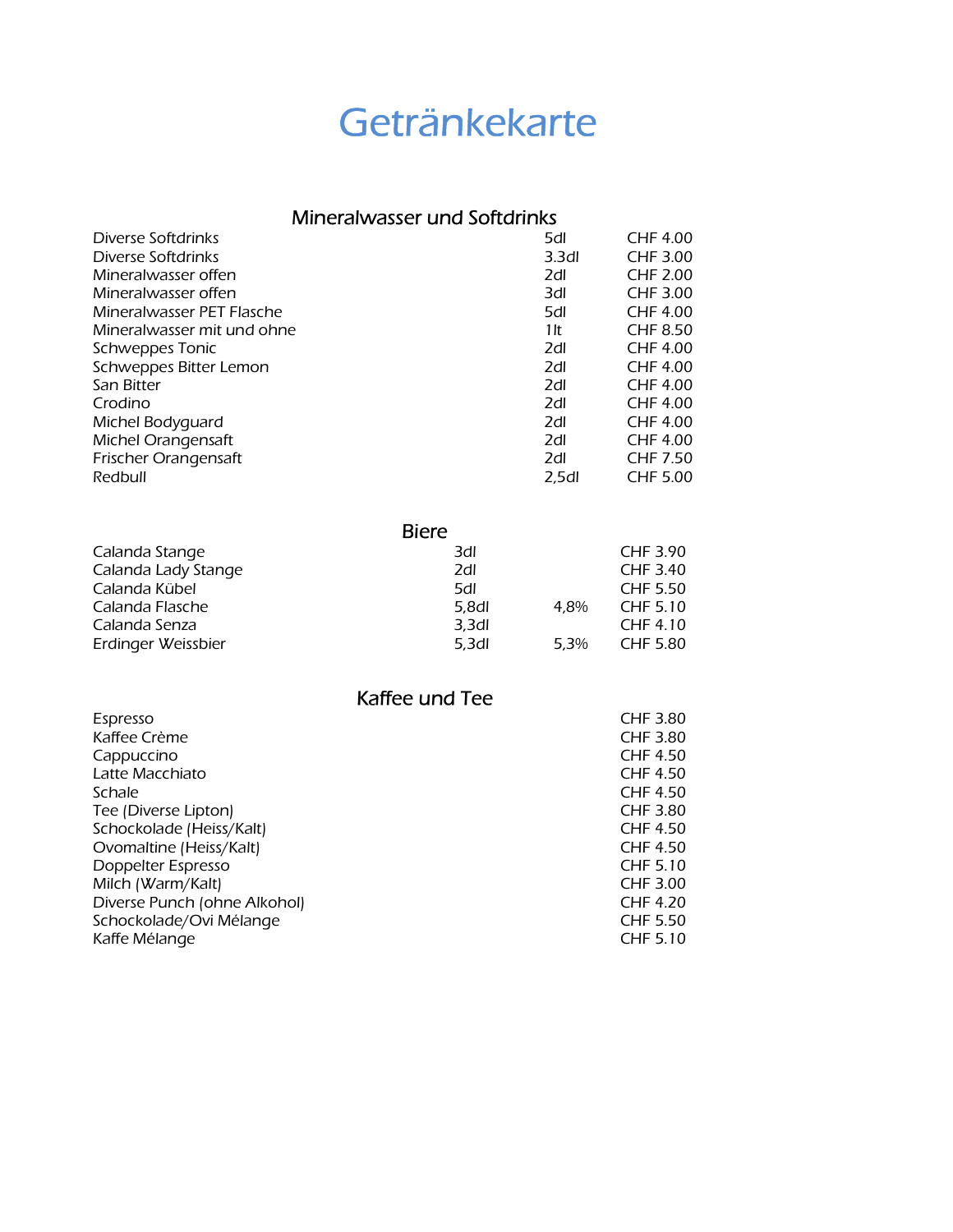|                                    | Apéro |       |            |
|------------------------------------|-------|-------|------------|
| Gespritzter Weisswein (Süss/Sauer) |       |       | CHF 7.50   |
| Aperol                             | 4cl   | 15%   | CHF 7.00   |
| Aperol mit Weisswein gespritzt     |       |       | CHF 8.50   |
| Aperol mit Prosecco gespritzt      |       |       | CHF 9.50   |
| Martini Bianco/Rosso               | 4cl   | 15%   | CHF 7.00   |
| Prosecco                           | 1dl   | 11%   | CHF 7.50   |
| Prosecco Flasche                   | 7,5dl | 11%   | CHF 49.00  |
| Champagner                         | 1dl   | 12%   | CHF 16.00  |
| Champagner Flasche                 | 7,5dl | 12%   | CHF 112.00 |
| Prosecco mit Holunder              |       |       | CHF 9.50   |
| Cynar                              | 4cl   | 16,5% | CHF 7.00   |
| Cynar (Orange/Soda)                |       |       | CHF 12.50  |
| Campari                            | 4cl   | 25%   | CHF 7.00   |
| Campari (Orange/Soda)              |       |       | CHF 11.00  |
| San Bitter Orange/Soda             |       |       | CHF 7.00   |
| <b>Whisky Cola</b>                 |       |       | CHF 13.00  |
| Vodka Tonic/Orange/Red Bull        |       |       | CHF 14.00  |
| Urs (Alkoholfrei)<br>2.75dl        |       |       | CHF 5.00   |

#### Aufwärmer mit Schuss

| Hot Apèrol                       |          | CHF 7.50 |
|----------------------------------|----------|----------|
| Lumumba (Schokolade + Rum)       |          | CHF 8.50 |
| Kerosin Kaffee mit Rahm          |          | CHF 8.50 |
| Espresso/Kaffe Corretto          |          | CHF 5.30 |
| Kaffe Lutz/Fertig                | CHF 7.50 |          |
| Tee Rum                          | CHF 7.50 |          |
| Jägertee                         |          | CHF 7.50 |
| Irish Coffee                     | CHF 8.50 |          |
| Glühwein                         |          | CHF 6.50 |
| Kaffee Baileys mit Rahm          |          | CHF 8.50 |
| Kaffee Intersection mit Rahm und |          | CHF 8.50 |
| Grandmarnier                     |          | CHF 8.50 |
| Schümlipflümli                   |          | CHF 8.50 |
|                                  |          |          |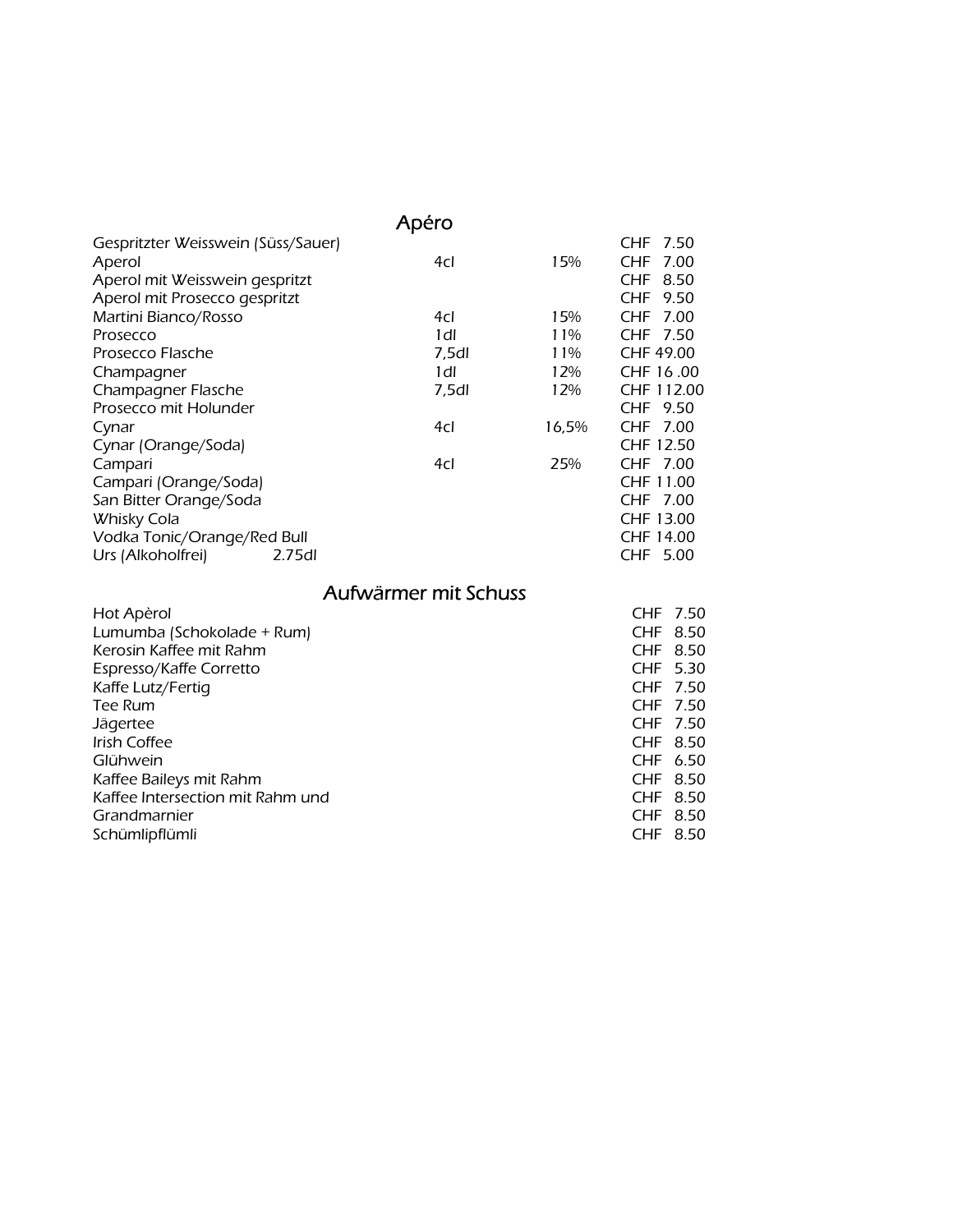#### Digestifs & Spirituosen

| <b>Braulio</b>       | 4cl | 21%   | CHF.       | 7.00 |
|----------------------|-----|-------|------------|------|
| Appenzeller          | 4cl | 29%   | CHF.       | 7.00 |
| Averna               | 4cl | 32%   | CHF        | 7.00 |
| Ramazzotti           | 4cl | 30%   | CHF.       | 7.00 |
| Sambuca              | 4cl | 40%   | CHF        | 7.00 |
| Kirsch               | 2cl | 37,5% | CHF        | 7.50 |
| Williams             | 2cl | 37,5% | CHF        | 7.50 |
| <b>Viellle Prune</b> | 2cl | 37,5% | CHF        | 7.50 |
| Zwetschgen           | 2cl | 37,5% | CHF        | 7.50 |
| Pflümli              | 2cl | 37,5% | CHF        | 7.50 |
| Kernobst             | 2cl | 37,5% | CHF        | 7.50 |
| Grappa Amarone       | 2cl | 41%   | CHF        | 9.50 |
| Grappa Due Sorelle   | 2cl | 42%   | CHF        | 8.50 |
| Grappa Paesanella    | 2cl | 37,5% | <b>CHF</b> | 7.50 |
| Kirsch Rote Hexe     | 2cl | 43%   | <b>CHF</b> | 7.50 |
| Vecchia Romagna      | 4cl | 38%   | CHF        | 7.00 |
| Disaronno Amaretto   | 4cl | 28%   | CHF        | 7.00 |
| Bündner Röteli       | 4cl | 22%   | CHF        | 7.00 |
| <b>Baileys</b>       | 4cl | 17%   | CHF        | 7.00 |

#### Vodka, Gin, Rum & Whisky

| <b>XAPAA</b>                   | 4cl    | 38%   | CHF 12.00          |
|--------------------------------|--------|-------|--------------------|
| Grand Khaan Original Mongolian |        | 40%   | CHF 14.00          |
| Grand Khaan Super Premium      |        | 40%   | CHF 19.00          |
| Gordon's Gin                   | 4cl    | 37,5% | CHF<br>8.00        |
| <b>Bombay Sapphire</b>         | 4cl    | 40%   | CHF<br>8.00        |
| Bacardi                        | 4cl    | 37,5% | CHF<br>7.00        |
| Ron del Sol (Rum)              | 2cl    | 37,5% | CHF<br>7.00        |
| <b>Ballantines</b>             | 4cl    | 40%   | CHF<br>9.00        |
| Jack Daniels                   | 4cl    | 40%   | CHF<br>9.00        |
| Laphroaig Single Malt          | 4cl    | 40%   | CHF 11.00          |
| Dalmore                        | 4cl    | 40%   | CHF 10.00          |
| <b>Tullamore Dew</b>           | 4cl    | 40%   | CHF<br>8.00        |
| Johnny Walker                  | 4cl    | 40%   | CHF<br>9.50        |
| <b>Gin Tonic</b>               |        |       | CHF 12.50          |
|                                | Cognac |       |                    |
| <b>Grand Marnier</b>           | 4cl    | 40%   | 7.00<br><b>CHF</b> |
| Calvados                       | 4cl    | 40%   | CHF<br>7.00        |
| Remy Martin                    | 4cl    | 40%   | CHF 10.00          |
| Hennesy                        | 4cl    | 40%   | CHF 7.00           |

Kein Verkauf von alkoholischen Getränken an unter 16-jährige! Kein Verkauf von Spirituosen an unter 18-jährige!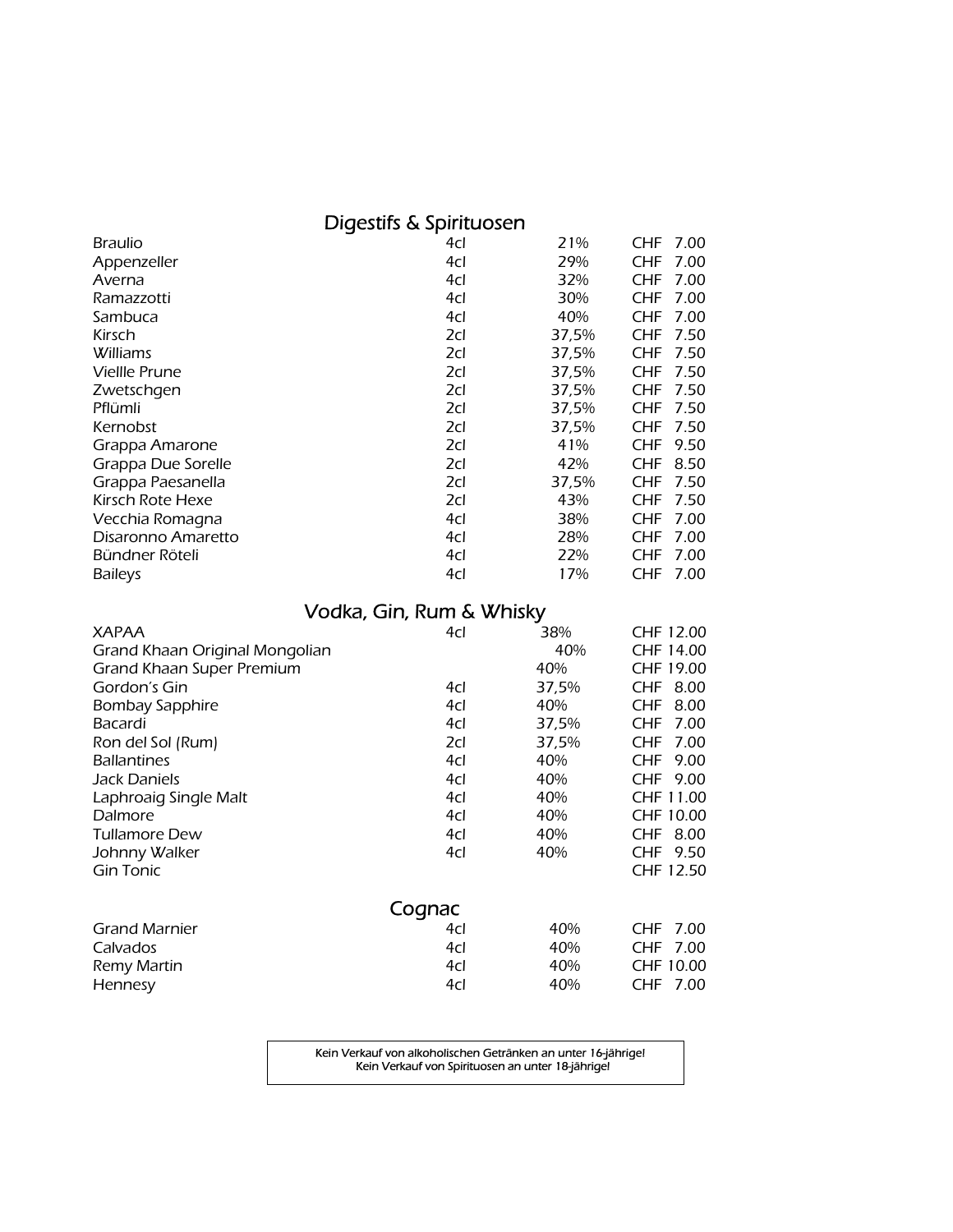

#### Diverse Glacesorten Erdbeeren, Vanille, Zitrone, Stracciatella, Schokolade, Nusstorte

Strawberry, Vanilla, Lemon, Stracciatella, Chocolate Pro Kugel / Per Scoop CHF 3.00

#### Coupe Fragolosa (Frische Erdbeeren, Glace mit Rahm)

(Fresh Strawberries, ice cream with cream) CHF 10.50

#### Coupe Dänemark (Vanillglace mit warmer Schokoladensauce und Rahm)

(Vanilla Ice cream with hot chocolate sauce and cream) CHF 9.50

#### Coupe Affogato al caffè

(Vanillglace mit Espresso) (Vanilla ice cream with Espresso) CHF 8.50 ohne Rahm / CHF 9.50 mit Rahm CHF 8.50 without cream / CHF 9.50 with cream

#### Coupe Intersection

Schokolade Nusstorte Stracciatella Und Rahm (Chocolate Nutcake Stracciatella with cream) CHF 10.50

#### Coupe Colonel

Zitronenglace mit Vodka (Lemon ice cream with Vodka) CHF 10.50